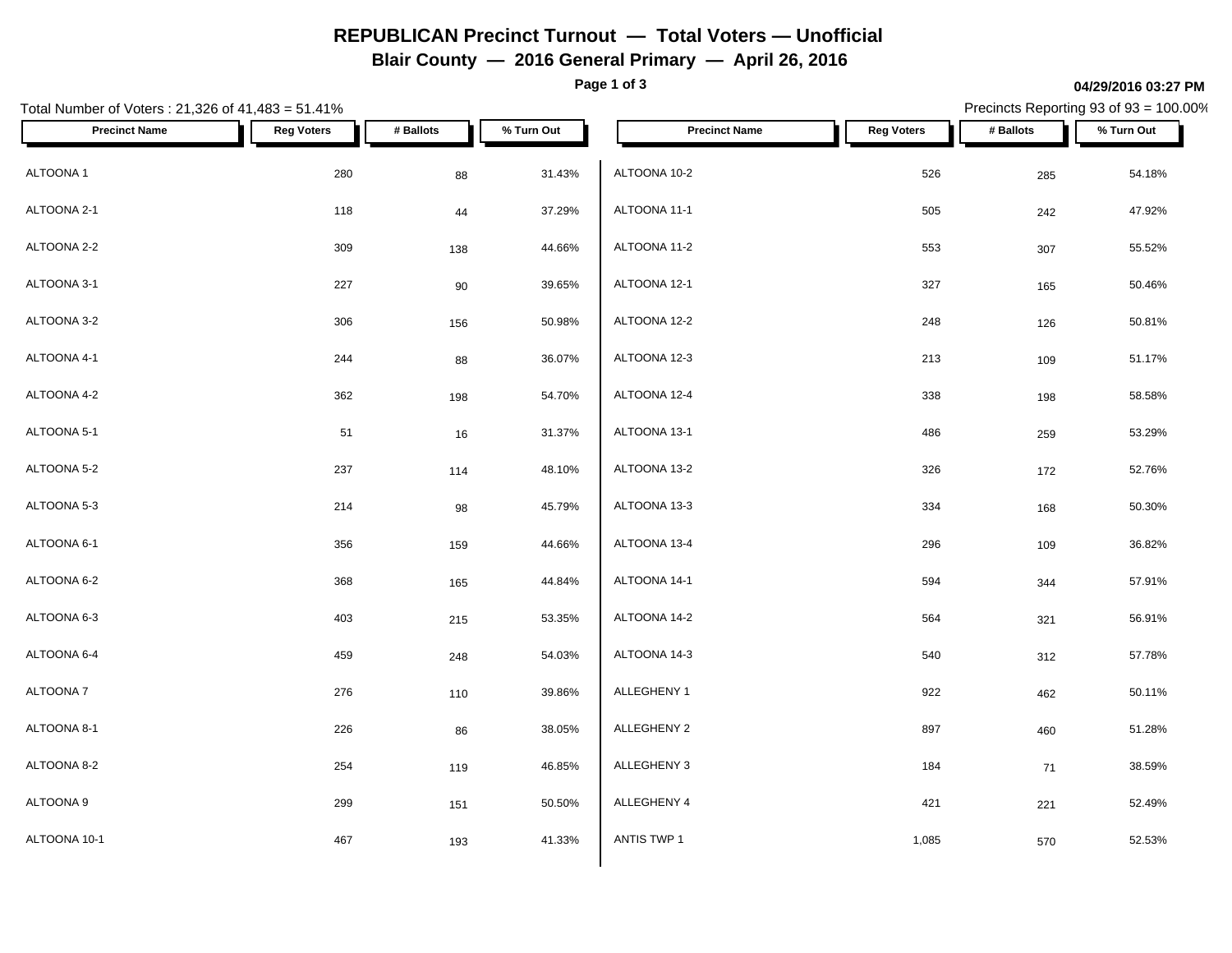# **REPUBLICAN Precinct Turnout — Total Voters — Unofficial**

**Blair County — 2016 General Primary — April 26, 2016**

**Page 2 of 3**

#### **04/29/2016 03:27 PM**

Precincts Reporting 93 of 93 = 100.00%

| Total Number of Voters: 21,326 of 41,483 = 51.41% |                   |           |            |                        | Precincts Reporting 93 of 93 = 100.00% |           |            |  |
|---------------------------------------------------|-------------------|-----------|------------|------------------------|----------------------------------------|-----------|------------|--|
| <b>Precinct Name</b>                              | <b>Reg Voters</b> | # Ballots | % Turn Out | <b>Precinct Name</b>   | <b>Reg Voters</b>                      | # Ballots | % Turn Out |  |
| ANTIS TWP 2                                       | 678               | 363       | 53.54%     | HOLLIDAYSBURG 2        | 285                                    | 139       | 48.77%     |  |
| ANTIS TWP 3                                       | 801               | 427       | 53.31%     | <b>HOLLIDAYSBURG 3</b> | 157                                    | 57        | 36.31%     |  |
| BELLWOOD BORO                                     | 599               | 307       | 51.25%     | <b>HOLLIDAYSBURG 4</b> | 306                                    | 180       | 58.82%     |  |
| <b>BLAIR TWP 1</b>                                | 688               | 369       | 53.63%     | <b>HOLLIDAYSBURG 5</b> | 287                                    | 157       | 54.70%     |  |
| <b>BLAIR TWP 2</b>                                | 733               | 353       | 48.16%     | HOLLIDAYSBURG 6        | 443                                    | 227       | 51.24%     |  |
| <b>BLAIR TWP 3</b>                                | 24                | 307       | 1,279.17%  | <b>HOLLIDAYSBURG 7</b> | 443                                    | 187       | 42.21%     |  |
| <b>CATHARINE TWP</b>                              | 331               | 182       | 54.98%     | <b>HUSTON TWP</b>      | 582                                    | 299       | 51.37%     |  |
| <b>DUNCANSVILLE</b>                               | 450               | 230       | 51.11%     | <b>JUNIATA TWP</b>     | 449                                    | 228       | 50.78%     |  |
| FRANKSTOWN TWP1                                   | 636               | 381       | 59.91%     | LOGAN TWP 1            | 740                                    | 214       | 28.92%     |  |
| FRANKSTOWN TWP2                                   | 870               | 452       | 51.95%     | LOGAN TWP 2            | 860                                    | 436       | 50.70%     |  |
| <b>FRANKSTOWN TWP3</b>                            | 813               | 433       | 53.26%     | LOGAN TWP 3            | 464                                    | 292       | 62.93%     |  |
| FRANKSTOWN TWP4                                   | 469               | 233       | 49.68%     | <b>LOGAN TWP 4</b>     | 604                                    | 323       | 53.48%     |  |
| FRANKSTOWN TWP5                                   | 740               | 408       | 55.14%     | LOGAN TWP 5            | 740                                    | 356       | 48.11%     |  |
| FREEDOM TWP 1                                     | 414               | 241       | 58.21%     | LOGAN TWP 6            | 804                                    | 418       | 51.99%     |  |
| FREEDOM TWP 2                                     | 803               | 380       | 47.32%     | <b>LOGAN TWP 7</b>     | 284                                    | 179       | 63.03%     |  |
| <b>GREENFIELD TWP1</b>                            | 499               | 242       | 48.50%     | <b>MARTINSBURG 1</b>   | 388                                    | 208       | 53.61%     |  |
| <b>GREENFIELD TWP2</b>                            | 65                | 33        | 50.77%     | MARTINSBURG 2          | 476                                    | 240       | 50.42%     |  |
| <b>GREENFIELD TWP3</b>                            | 610               | 297       | 48.69%     | NEWRY BORO             | 66                                     | 24        | 36.36%     |  |
| <b>HOLLIDAYSBURG 1</b>                            | 215               | 90        | 41.86%     | NORTH WOODBURY         | 1,162                                  | 595       | 51.20%     |  |
|                                                   |                   |           |            |                        |                                        |           |            |  |